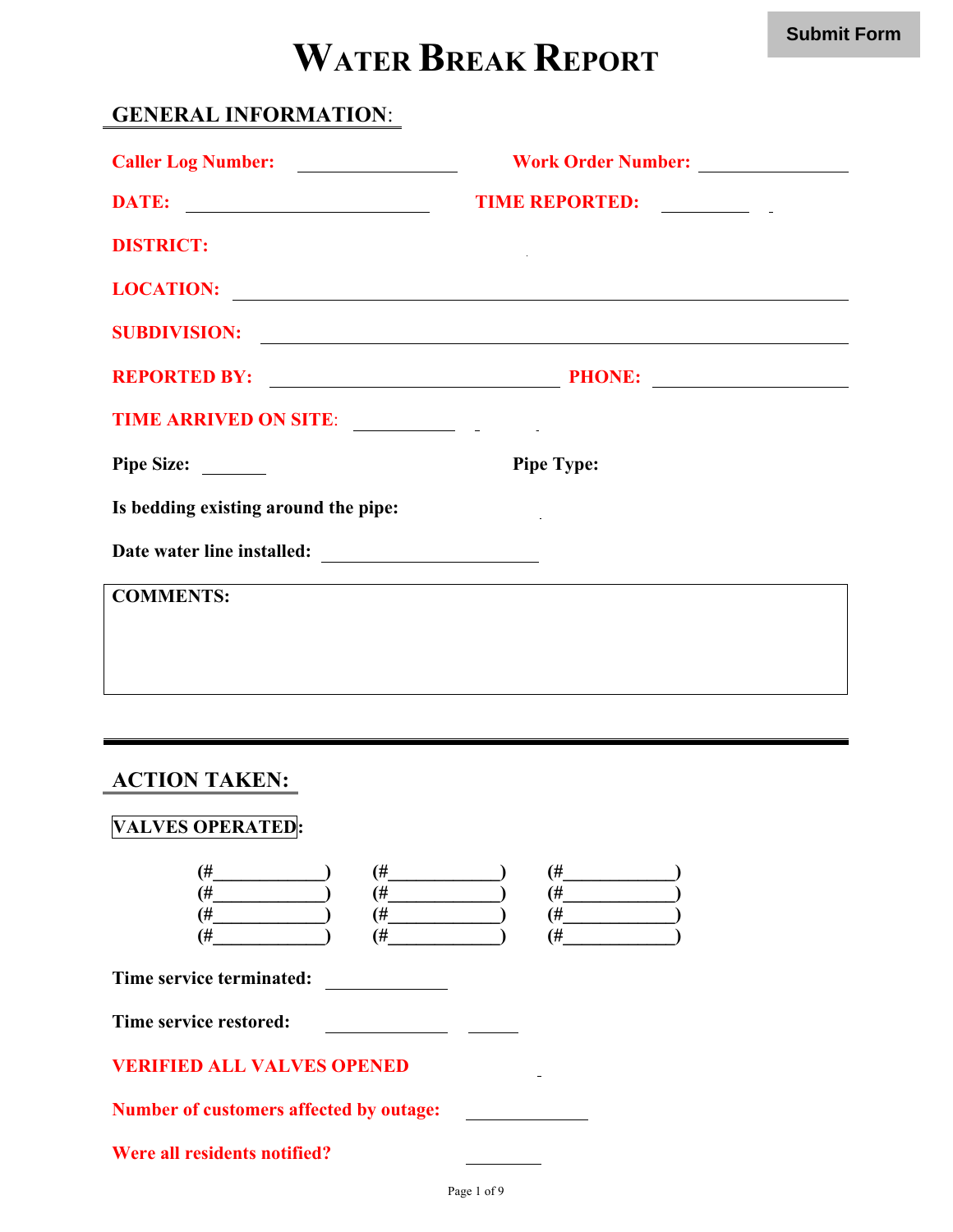#### **COMMENTS:**

## **REPAIR INFORMATION:**

| Time contractor responded: __________                                              |                                                                         |         |
|------------------------------------------------------------------------------------|-------------------------------------------------------------------------|---------|
| <b>Time final locate completed:</b>                                                |                                                                         |         |
| Contractor's equipment used:                                                       |                                                                         |         |
| Dump Truck $\Box$ Trailer $\Box$ Backhoe $\Box$ Pump                               | Saw                                                                     |         |
| Compressor/Jackhammer   Pickups                                                    | Lighting Equipment                                                      |         |
| Other:                                                                             |                                                                         |         |
| <b>Primary Contractor manpower used:</b>                                           |                                                                         |         |
|                                                                                    | Reg. hrs.                                                               | OT hrs. |
| <b>Operator's Name:</b><br><u> 1989 - Johann Stein, mars an de Brazilia (b. 19</u> |                                                                         |         |
| Driver's Name:                                                                     | <u> 1989 - Andrea San Aonaichte ann an Comhair an Comhair ann an t-</u> |         |
| Laborer's Name:                                                                    | <u> 1990 - Jan James James Barnett, amerikan bizkaitar (h. 1908).</u>   |         |
| Laborer's Name:                                                                    |                                                                         |         |
| Supervisor's Name:                                                                 |                                                                         |         |
| Foreman's Name:                                                                    | <u> 1989 - Johann Stoff, Amerikaansk politiker († 1908)</u>             |         |
| <b>TOTAL HOURS:</b>                                                                |                                                                         |         |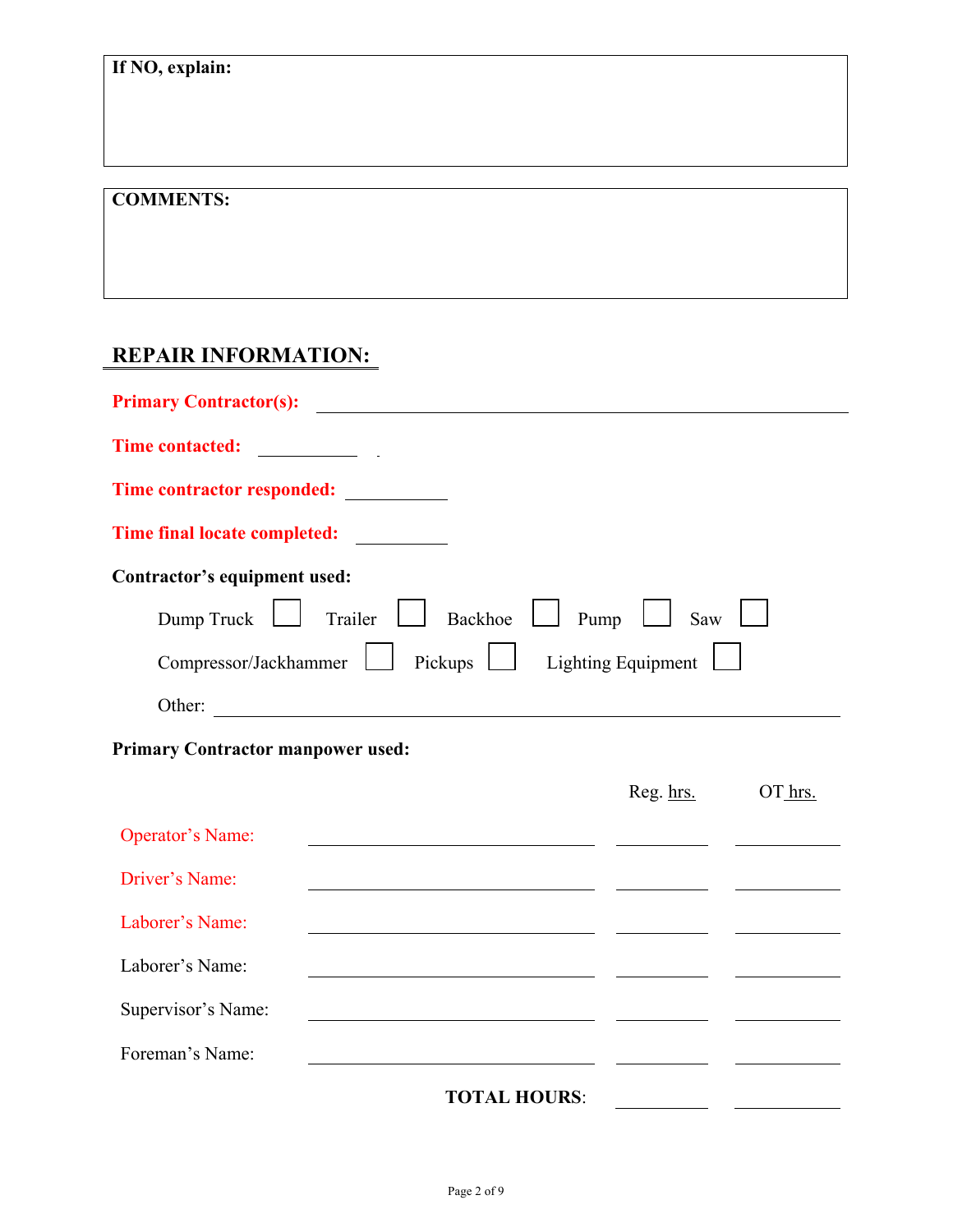#### **Back-fill Material:**

| Road Base                                 | <b>Crusher Fines</b>                              |                                                    |
|-------------------------------------------|---------------------------------------------------|----------------------------------------------------|
| Flash-Fill                                | Flow-Fill                                         |                                                    |
| <b>Asphalt Contractor:</b>                | <u> 1989 - Johann Barnett, fransk politiker (</u> |                                                    |
|                                           |                                                   |                                                    |
|                                           |                                                   |                                                    |
| Size of patch(es): $\qquad \qquad \qquad$ | <b>Thickness:</b>                                 | <u> 1989 - John Stein, Amerikaansk politiker (</u> |
|                                           |                                                   |                                                    |
| Date contacted:                           |                                                   |                                                    |
|                                           |                                                   |                                                    |
| Size of repair:                           | <u> 1980 - Johann Barbara, martin a</u>           |                                                    |
| <b>COMMENTS:</b>                          |                                                   |                                                    |
|                                           |                                                   |                                                    |
|                                           |                                                   |                                                    |

# **CAUSE:**

| What part of main was damaged: |          |  |                    |  |  |  |
|--------------------------------|----------|--|--------------------|--|--|--|
| Pipe Barrel                    | Joint    |  | Valve              |  |  |  |
| Fitting                        | Tie Rods |  | Service            |  |  |  |
| What caused the damage:        |          |  |                    |  |  |  |
| Corrosion/Electrolysis         |          |  | Service Line Leak  |  |  |  |
| Beambreak                      |          |  | Contractor's Error |  |  |  |
| Leak at Fitting                |          |  | Unknown            |  |  |  |
| Type of native soil:           |          |  |                    |  |  |  |
| Ulav                           | Sandy    |  | Gravel/Rock        |  |  |  |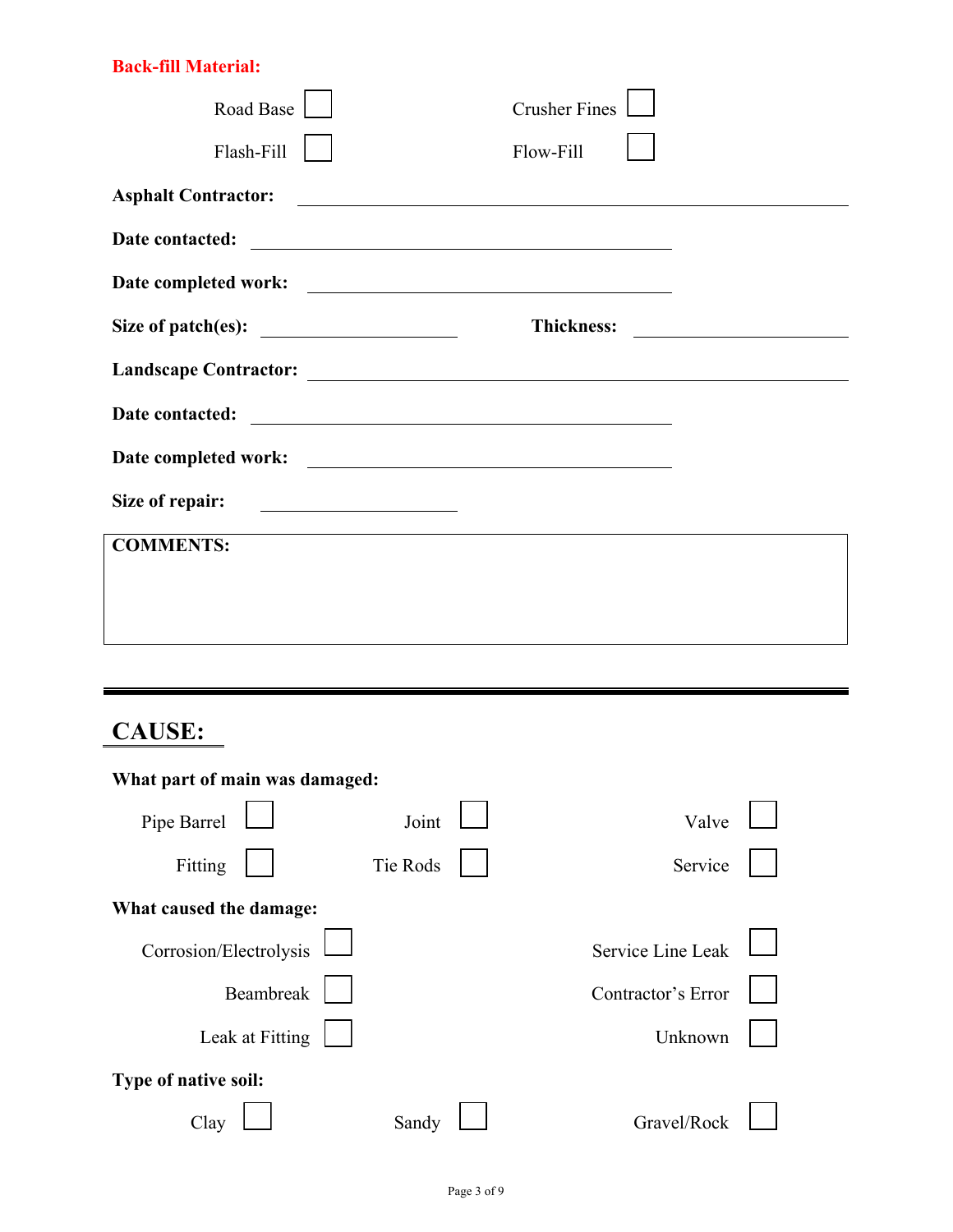## **DISTRICT INFORMATION:**

| District equipment used:                                   |
|------------------------------------------------------------|
| Saw $\Box$<br>Pump<br><b>Lighting Equipment</b><br>Pickups |
| <b>Barricades</b><br>Other:                                |
| <b>District employee(s):</b>                               |
| Time work completed:                                       |
| <b>COMMENTS:</b>                                           |
|                                                            |
|                                                            |
|                                                            |
|                                                            |

# **REPAIR MATERIALS:**

| $6''$ $\Box$<br>Pipe Size: 4" | $8"$ $\Box$<br>$10$ " | 12"<br>16"  | 24"          |
|-------------------------------|-----------------------|-------------|--------------|
| <b>Repair Clamp:</b>          |                       | Number Used | Supplied By: |
| $12.5$ "x3/4" cc<br>12.5"     | $12.5"x1"$ cc         |             |              |
| $15"x\frac{3}{4}"$ cc<br>15"  | $15"x1"$ cc           |             |              |
| $24$ "x3/4" cc<br>24"         | $24$ "x1" cc          |             |              |
| <b>Bronze Saddle:</b>         |                       | Number Used | Supplied By: |
| $\frac{3}{4}$ cc              | $1$ " cc              |             |              |
| Single Strap                  | Double Strap          |             |              |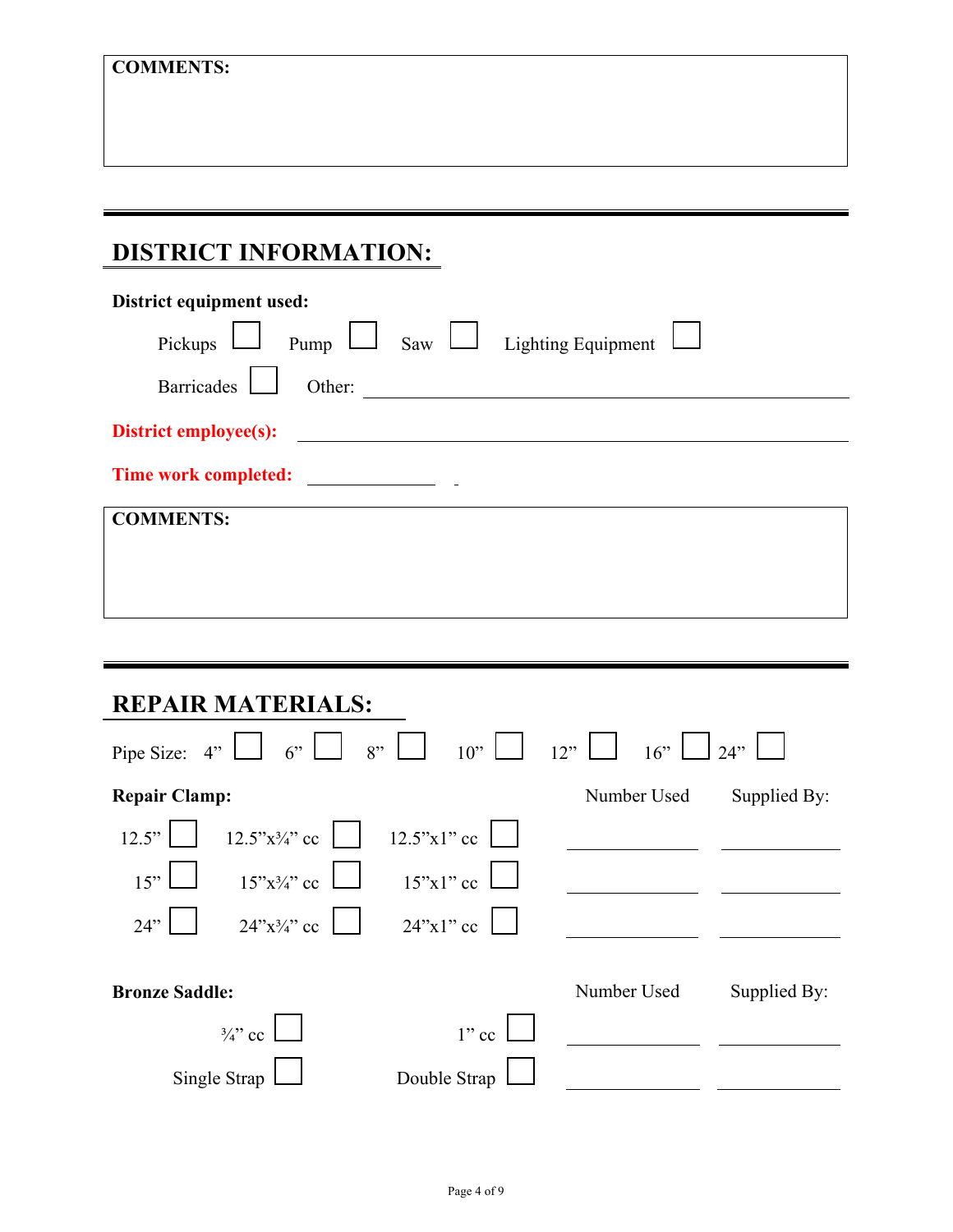| <b>Fittings:</b>                        | Number Used                            | Supplied By: |
|-----------------------------------------|----------------------------------------|--------------|
| <b>Transition Coupling</b>              |                                        |              |
| Iron Mega-lug                           |                                        |              |
| PVC Mega-lug                            |                                        |              |
| Solid Sleeve                            |                                        |              |
| Gland Pac                               |                                        |              |
| <b>Bolt Pac</b>                         |                                        |              |
| Valves:<br>8"<br>10"<br>12"<br>4"<br>6" | Number Used                            | Supplied By: |
|                                         | Amount Used                            | Supplied By: |
| Pipe:                                   | Amount Used                            | Supplied By: |
| Ductile Iron:                           | (f <sub>t</sub> )                      |              |
| Other:                                  | Number Used                            | Supplied By: |
|                                         |                                        |              |
|                                         |                                        |              |
|                                         |                                        |              |
|                                         |                                        |              |
| Poly Wrap:  <br>Size:<br>PVC:           | (f <sub>t</sub> )<br>(f <sub>t</sub> ) |              |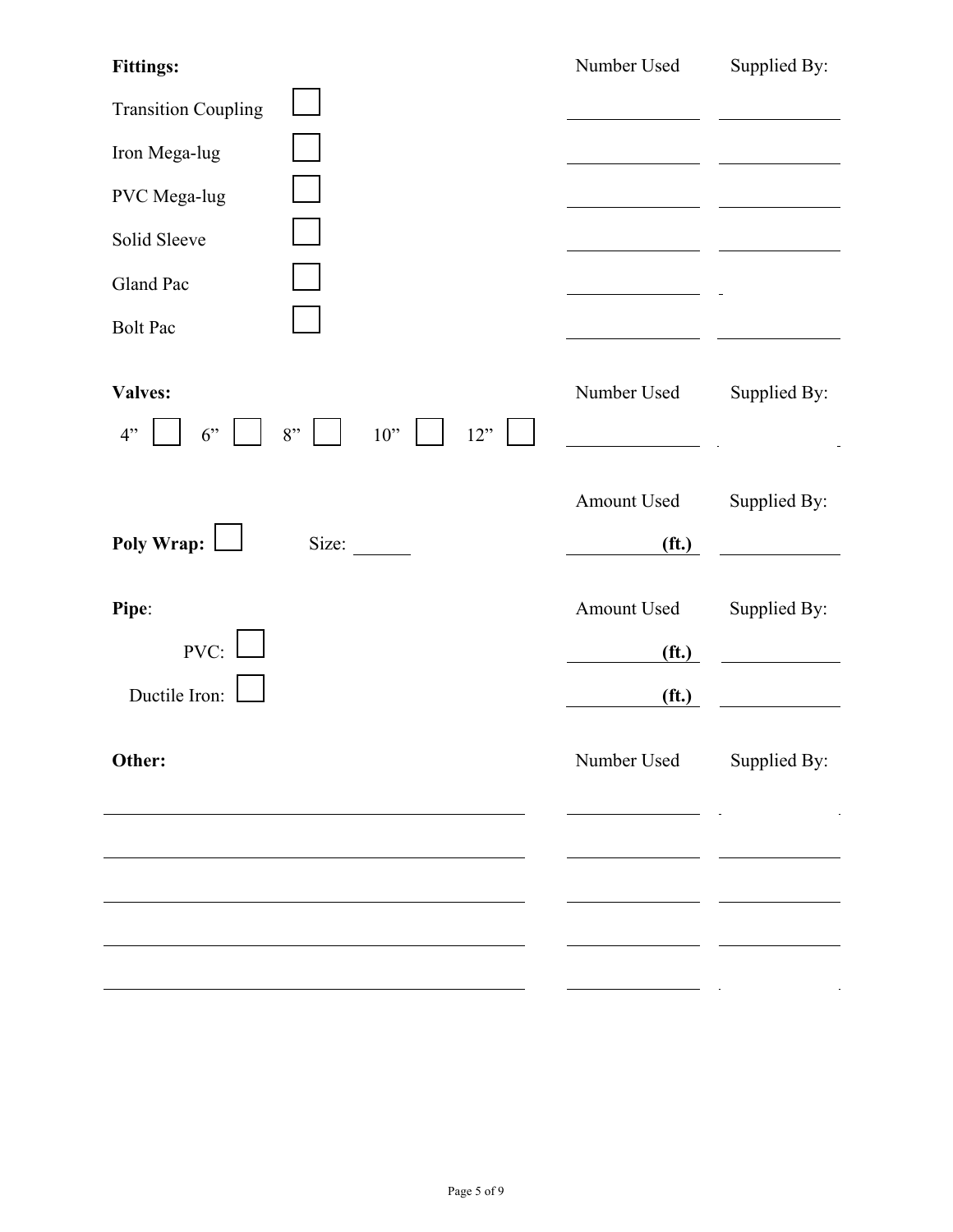# **SERVICE:**

| Size:          | $\frac{3}{4}$ "             | 1" | $1\overset{1}{\phantom{}_{1}}\!\!2"$ | 2"                |              |
|----------------|-----------------------------|----|--------------------------------------|-------------------|--------------|
|                |                             |    |                                      | Number Used       | Supplied By: |
|                | Corporation Valve           |    |                                      |                   |              |
|                | Curb Stop Valve             |    |                                      |                   |              |
| Insulator      |                             |    |                                      |                   |              |
| Flare Coupling |                             |    |                                      |                   |              |
|                | <b>Compression Coupling</b> |    |                                      |                   |              |
| Copper         |                             |    |                                      | (f <sub>t</sub> ) |              |
| Other:         |                             |    |                                      | Number Used       | Supplied By: |
|                |                             |    |                                      |                   |              |
|                |                             |    |                                      |                   |              |
|                |                             |    |                                      |                   |              |
|                |                             |    |                                      |                   |              |
|                |                             |    |                                      |                   |              |

## **COSTS:**

## **SUBCONTRACTOR(S):**

| <b>NAME</b>               | <b>REPAIR</b>                | <b>AMOUNT</b> |
|---------------------------|------------------------------|---------------|
| <b>C&amp;L Backhoe</b>    | Main Repair                  | S             |
| <b>National Barricade</b> | <b>Barricade Rental</b>      | Œ             |
| Jefferson County          | <b>Street Cut Permit</b>     | 0<br>۰D       |
| Arapahoe County           | <b>Street Cut Permit</b>     | S             |
| Metro Pavers, Inc.        | <b>Asphalt Restoration</b>   | Œ             |
| A Fast Patch              | <b>Asphalt Restoration</b>   | ۱D            |
|                           |                              | S             |
|                           | <b>TOTAL SUBCONTRACTORS:</b> | S             |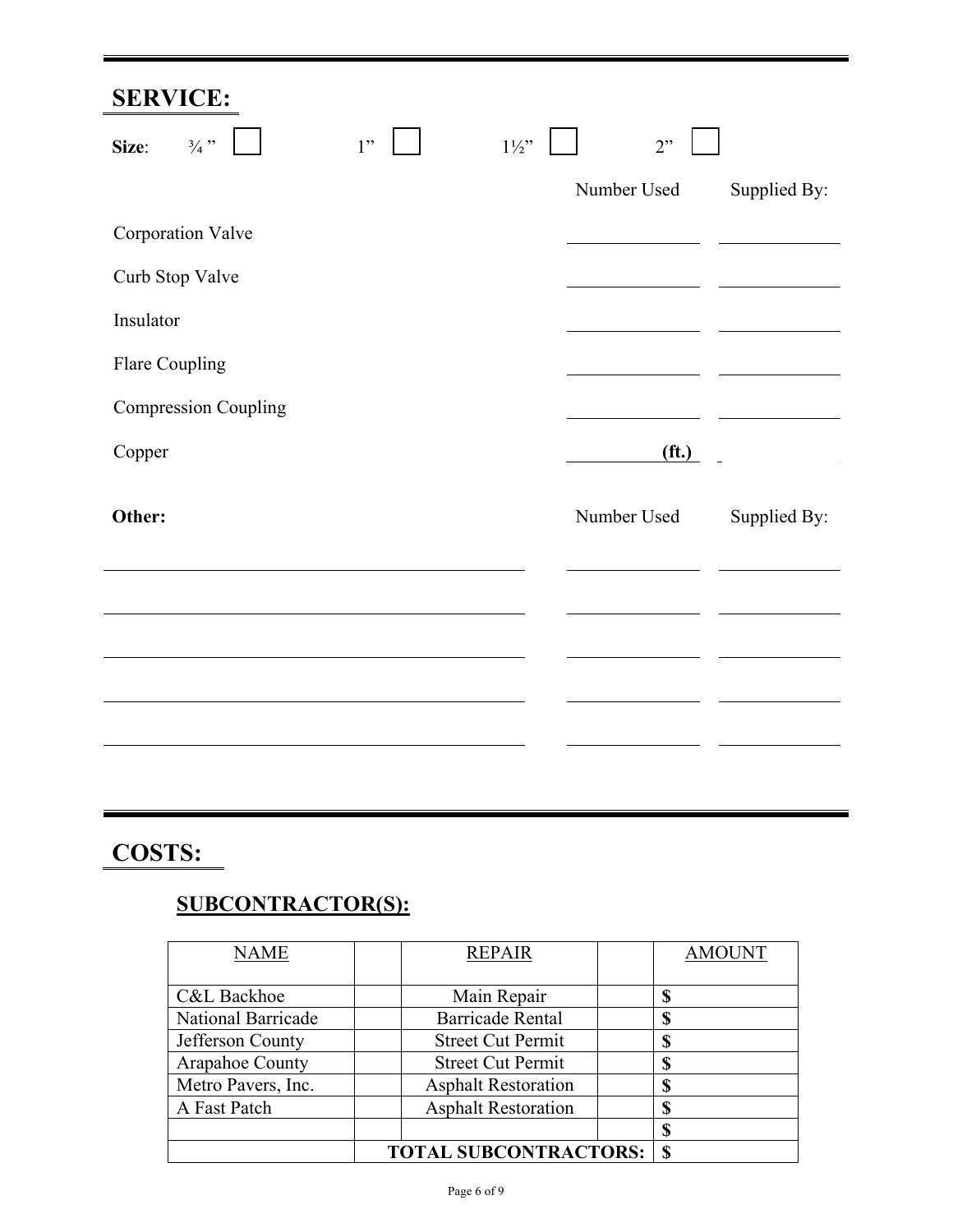#### **DISTRICT:**

| FRIAI<br>$\Lambda$<br>M<br>. טעב | w | <b>JIPMENT</b><br>F/EOU | æ<br>мD |
|----------------------------------|---|-------------------------|---------|

| Personnel                             |                       | # of Hours | @S/Hr.              | <b>Total</b> |
|---------------------------------------|-----------------------|------------|---------------------|--------------|
| <b>Operations Supervisor</b>          | (Scott Hand)          |            |                     |              |
|                                       | Regular hours         |            | \$                  | \$           |
|                                       | Overtime hours        |            | \$                  | \$           |
| Operations Foreman (Armando Quintana) |                       |            |                     |              |
|                                       | Regular hours         |            | \$                  | \$           |
|                                       | Overtime hours        |            | \$                  | \$           |
| Operator                              | <b>(Bruce Yarish)</b> |            |                     |              |
|                                       | Regular hours         |            | \$                  | \$           |
|                                       | Overtime hours        |            | \$                  | \$           |
| Operator                              | (John Mathias)        |            |                     |              |
|                                       | Regular hours         |            | \$                  | \$           |
|                                       | Overtime hours        |            | \$                  | \$           |
| Operator                              | (Mike Chavez)         |            |                     |              |
|                                       | Regular hours         |            | \$                  | \$           |
|                                       | Overtime hours        |            | \$                  | \$           |
| Operator                              | (Justin Roquemore)    |            |                     |              |
|                                       | Regular hours         |            | \$                  | \$           |
|                                       | Overtime hours        |            | \$                  | \$           |
| Operator                              | (David Williams)      |            |                     |              |
|                                       | Regular hours         |            | \$                  | \$           |
|                                       | Overtime hours        |            | \$                  | \$           |
| Operator                              | (Ben Dorak)           |            |                     |              |
|                                       | Regular hours         |            | \$                  | \$           |
|                                       | Overtime hours        |            | S                   | \$           |
|                                       |                       |            | <b>TOTAL LABOR:</b> |              |

**TOTAL COST OF BREAK: \$** 

#### **DISTRICT REPRESENTATIVE:**

## **PHOTOGRAPHS:**

Pictures Download:

**File Name:**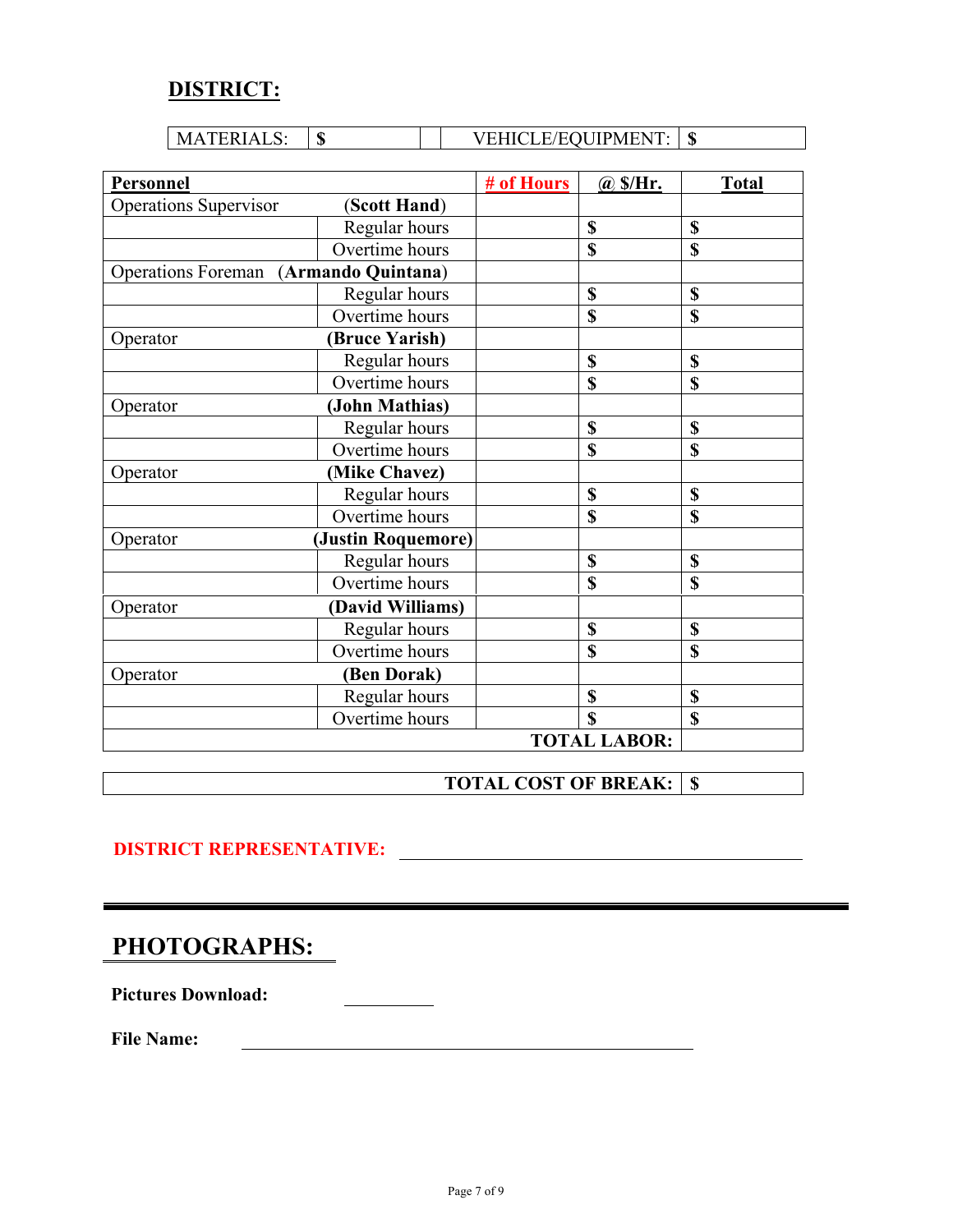## **INSURANCE INFORMATION:**

Was there Personal Property Damage: *(List all pertinent damage information on Exhibit A)*

#### **ACTION TAKEN:**

| Was Insurance Company Notified:         |  |  |  |  |
|-----------------------------------------|--|--|--|--|
| Name of person notified:                |  |  |  |  |
| Time:                                   |  |  |  |  |
| <b>Information Discussed:</b>           |  |  |  |  |
|                                         |  |  |  |  |
|                                         |  |  |  |  |
| Was cleaning contractor involved:       |  |  |  |  |
| Name of Cleaning Company:               |  |  |  |  |
| <b>Cleaning Company Representative:</b> |  |  |  |  |

#### **DOCUMENTS:**

Homeowner Removal & Cleaning permission attached:

Contractor Worksheet attached:

Authorization Worksheet attached:

Part Requisition: